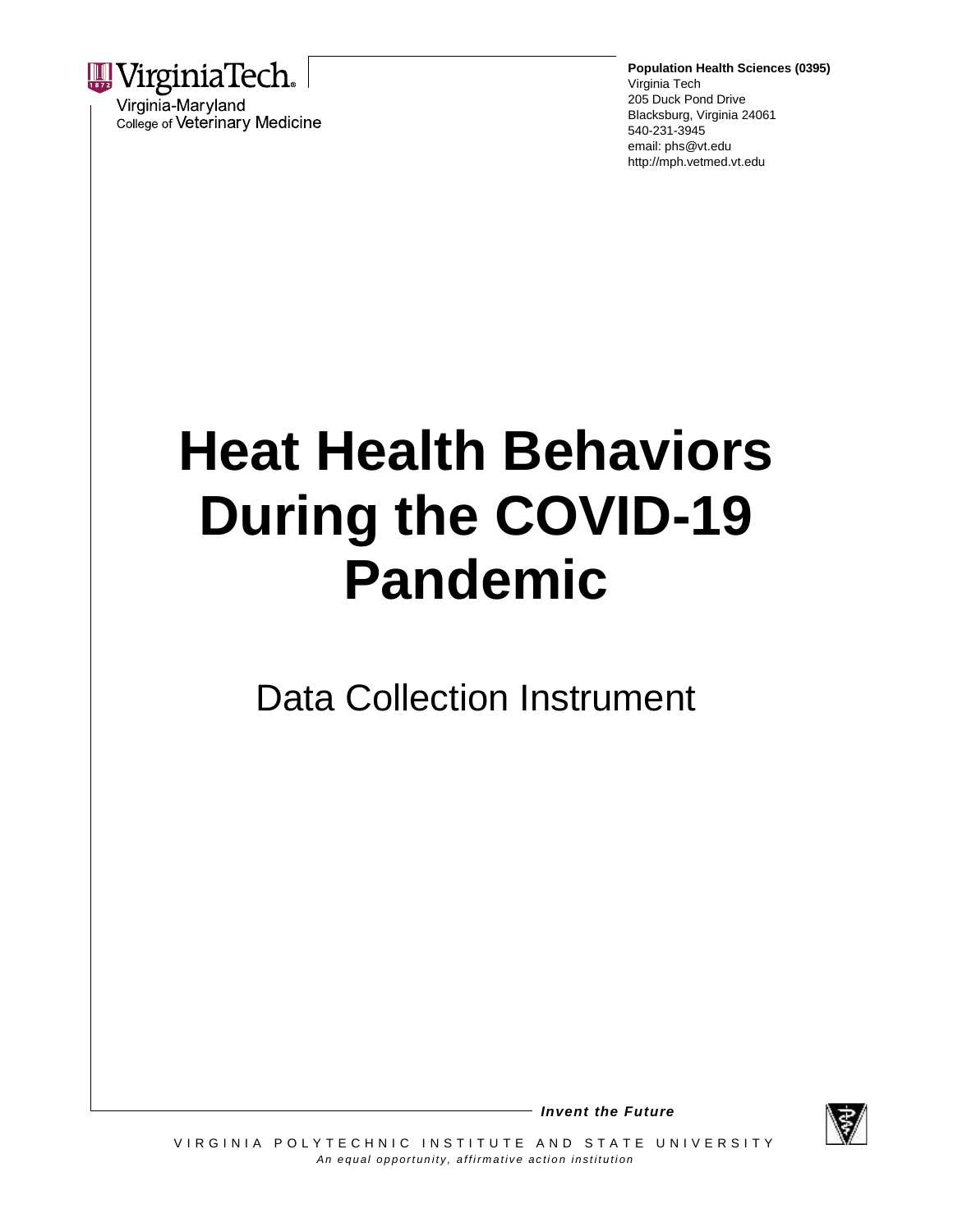## **Summer 2020 Phone Survey Questions**

1. Prior to this summer, when it got especially hot outside, had you left your home for cooler air-conditioned public spaces, such as malls, stores, libraries, recreation centers, or churches?

Yes

No

2. Prior to this summer, when it got especially hot outside, had you left your home to cool down at public swimming pools or recreational areas (e.g. lakes, rivers, or water parks)?

Yes

No

3. Prior to this summer, when it got especially hot outside, had you ever felt so hot or dehydrated that you sought medical attention?

Yes

No

4. Prior to this summer, had you ever felt you could not keep your house cool enough due to the high cost of air-conditioning?

Yes

No

5. Prior to this summer, had you opened windows in your house during the evening to cool your house down?

Yes

No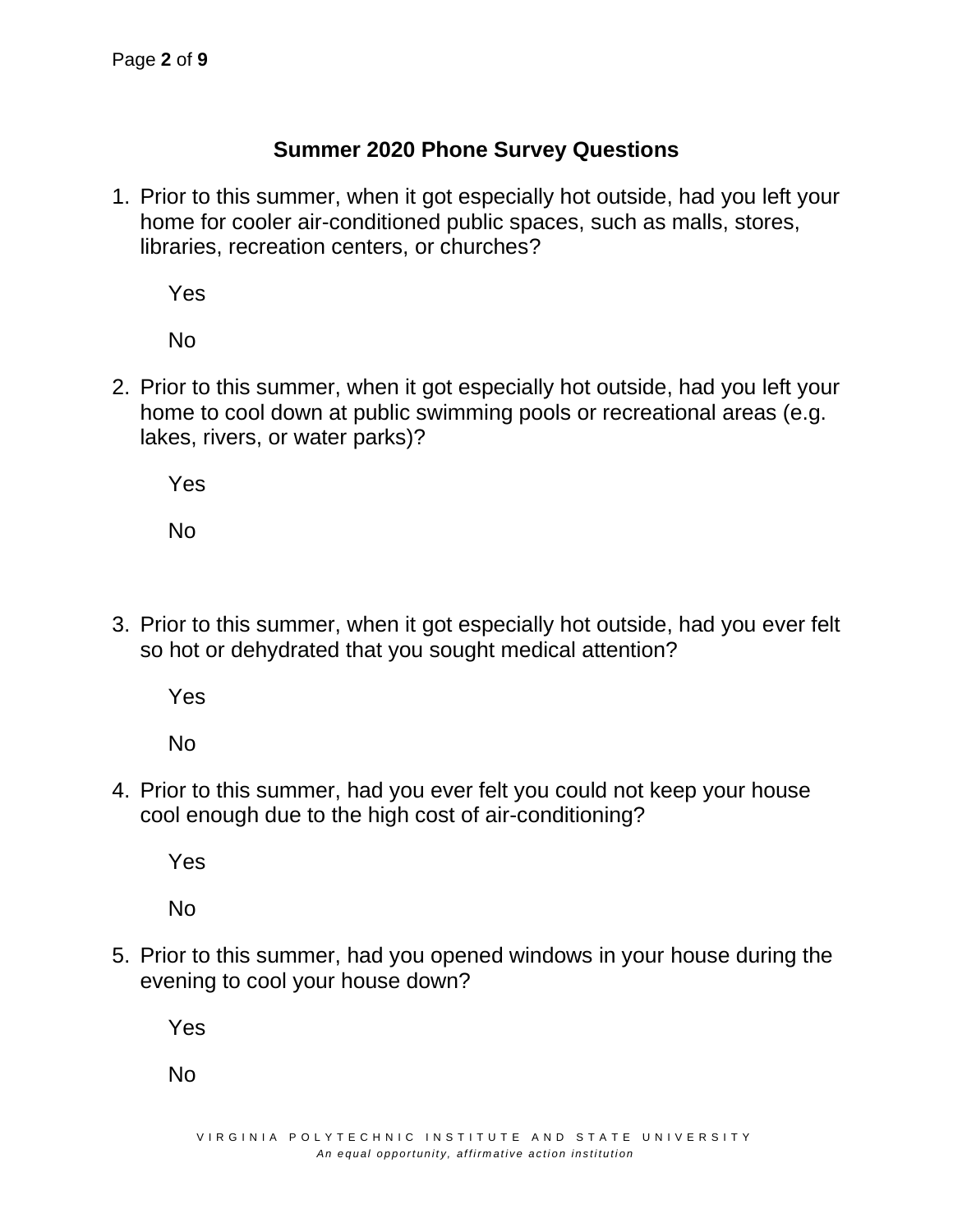6. Prior to this summer, had you used fans to cool your house down?

Yes

No

7. Prior to this summer, had you closed blinds or curtains during the hottest part of the day to reduce the heat coming into your home?

Yes

No

8. Prior to this summer, when it got especially hot, had you checked in with friends and family that are vulnerable, such as older adults, pregnant women, or those with infants or small children?

Yes

No

#### **Now I will ask you about whether you have changed, or plan to change, any of these actions to keep cool this summer.**

9. When it gets especially hot outside this summer, do you think you will leave your home for cooler air-conditioned public spaces?

Yes

No

IF DIFFERENT from Question #3 answer follow-up with:

Could you explain why your answer is different for this year compared to previous years?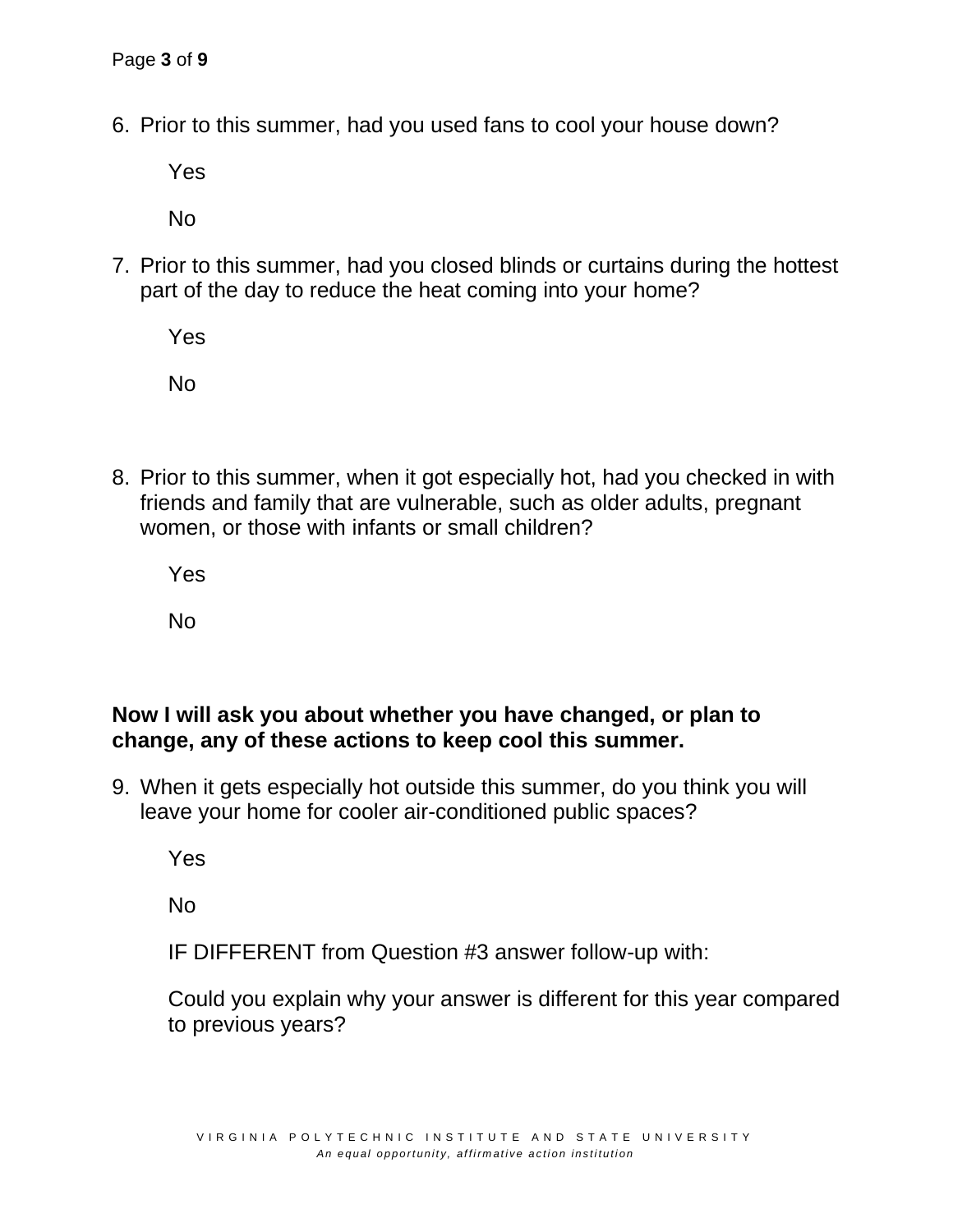10. When it gets especially hot outside this summer, do you think you will leave your home to cool down at public swimming pools or recreational areas (e.g. lakes, rivers, or water parks)?

Yes

No

IF DIFFERENT from Question #4 answer follow-up with:

Could you explain why your answer is different for this year compared to previous years?

11. If you feel so hot or dehydrated that you are worried you are endangering your health, would you seek medical attention?

Yes

No

IF NO:

Could you explain why you would not seek medical attention?

12. Are you worried that you will not be able to keep your house cool enough due to the high cost of air-conditioning?

Yes

No

IF DIFFERENT from Question #6 answer follow-up with:

Could you explain why your answer is different for this year compared to previous years?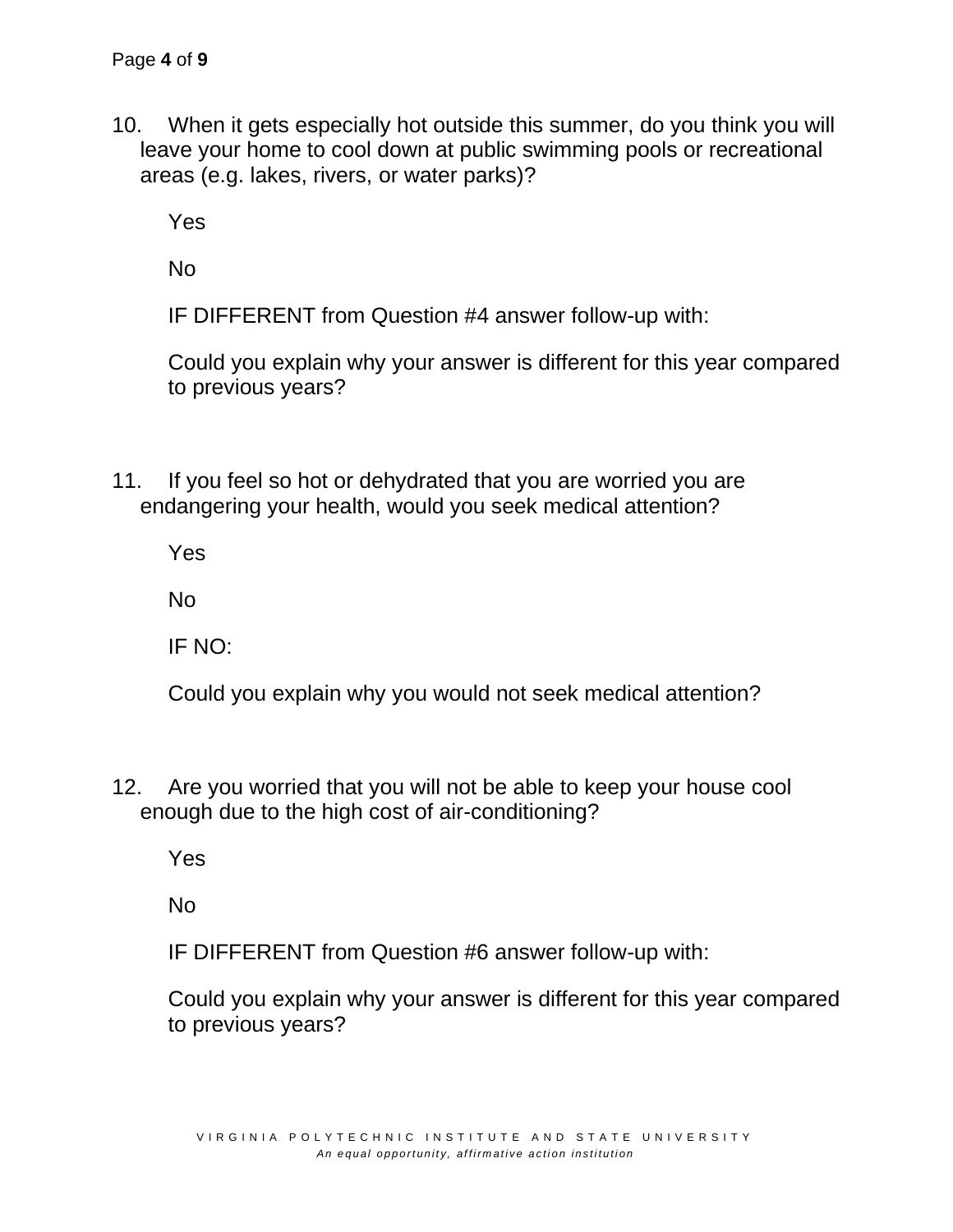13. Will you open windows in your house during the evening to cool your house down?

Yes

No

IF DIFFERENT from Question #7 answer follow-up with:

Could you explain why your answer is different for this year compared to previous years?

14. Will you used fans to cool your house down?

Yes

No

IF DIFFERENT from Question #8 answer follow-up with:

Could you explain why your answer is different for this year compared to previous years?

15. Will you close blinds or curtains during the hottest part of the day to reduce the heat coming into your home?

Yes

No

IF DIFFERENT from Question #9 answer follow-up with:

Could you explain why your answer is different for this year compared to previous years?

16. When it gets especially hot outside this summer, do you think you will check in with friends and family that are vulnerable, such as older adults, pregnant women, or those with small children?

Yes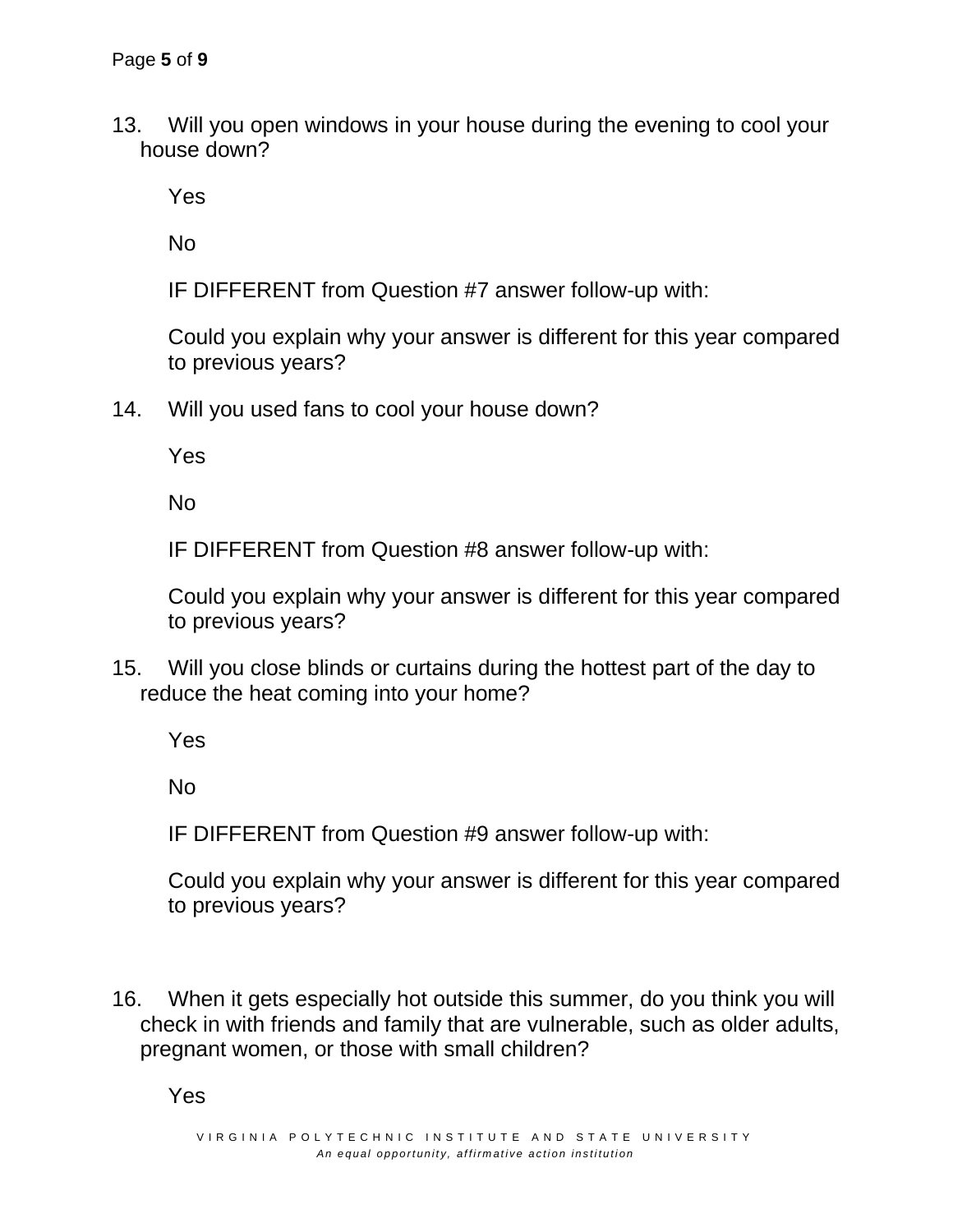No

IF DIFFERENT from Question #10 answer follow-up with:

Could you explain why your answer is different for this year compared to previous years?

## **Now I will ask you about whether recent cases of police brutality have changed your health behaviors this summer.**

- 17. Have recent cases of police brutality changed your perception of safety for visiting public spaces or recreational areas (e.g. public swimming pools, water parks, rivers etc.)?
- 18. Have recent cases of police brutality changed your trust in local emergency management or health care providers? For example, are you more or less likely to go to urgent care, emergency room, or call 911 if you or a loved one needed medical attention?
- 19. Are there other aspects of the recent cases of police brutality that you believe has affected your health, or the health of your family and friends?

#### **Now I will ask you a series of questions about you and your household.**

# **DEMOGRAPHIC QUESTIONS**

| 11. Birth Month                | <b>Birth Year</b>                                    |                               |
|--------------------------------|------------------------------------------------------|-------------------------------|
|                                |                                                      |                               |
|                                |                                                      |                               |
| 12. What is your home address? |                                                      |                               |
| <b>Street</b>                  |                                                      |                               |
|                                |                                                      |                               |
|                                |                                                      |                               |
| <b>City</b>                    | <b>ZIP code</b>                                      |                               |
| VIRGINIA POLYTECHNIC           |                                                      | NSTITUTE AND STATE UNIVERSITY |
|                                | An equal opportunity, affirmative action institution |                               |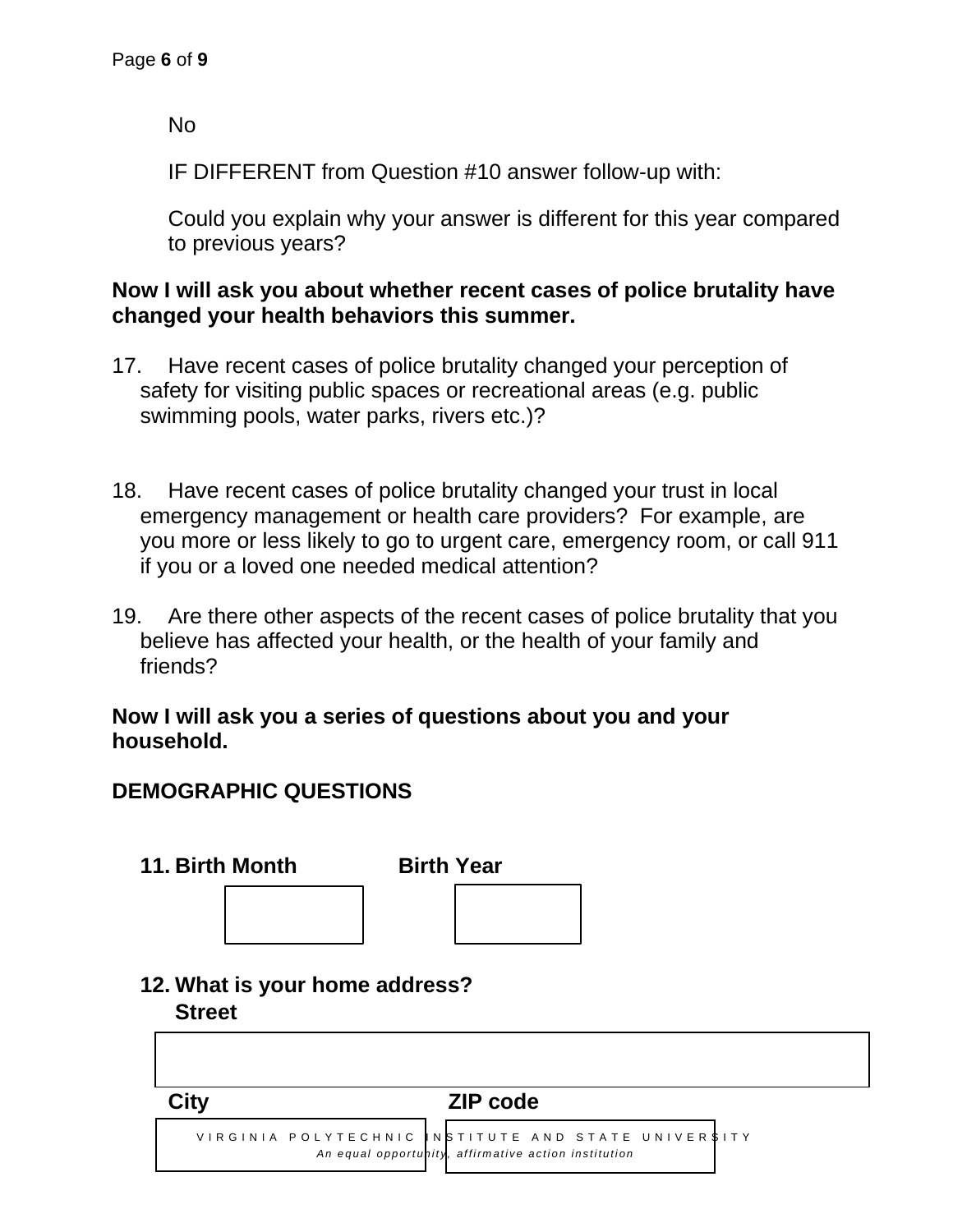# **13. How long have you lived in this community?**

- $\Box$ A. 0-5 years
- $\Box$ B. 6-15 years
- $\Box C$ . More than 15 years

## **14. What is your gender?**

- ☐A. Male
- ☐B. Female
- ☐C. Other

## **15. What ethnicity or ancestry do you identify with? Please answer yes or no to each:**

- ☐A. American Indian or Alaska Native
- ☐B. Asian
- ☐C. Black or African
- ☐D. Hispanic or Latino
- ☐E. Native Hawaiians or Other Pacific Islander
- ☐F. White or European
- ☐G. Other (please write in)

# **16. Indicate the highest level of education that you have completed: (Check 1 / ONE)**

- ☐A. Less than a High School Diploma
- ☐B. High School Diploma (or High School Equivalence Certificate)
- ☐C. Post-Secondary Certificate (Vocational or Technical Certificate)
- ☐D. Some College Courses or Associate's Degree
- ☐E. Bachelor's Degree
- ☐F. Graduate Degree (Master's or Doctorate)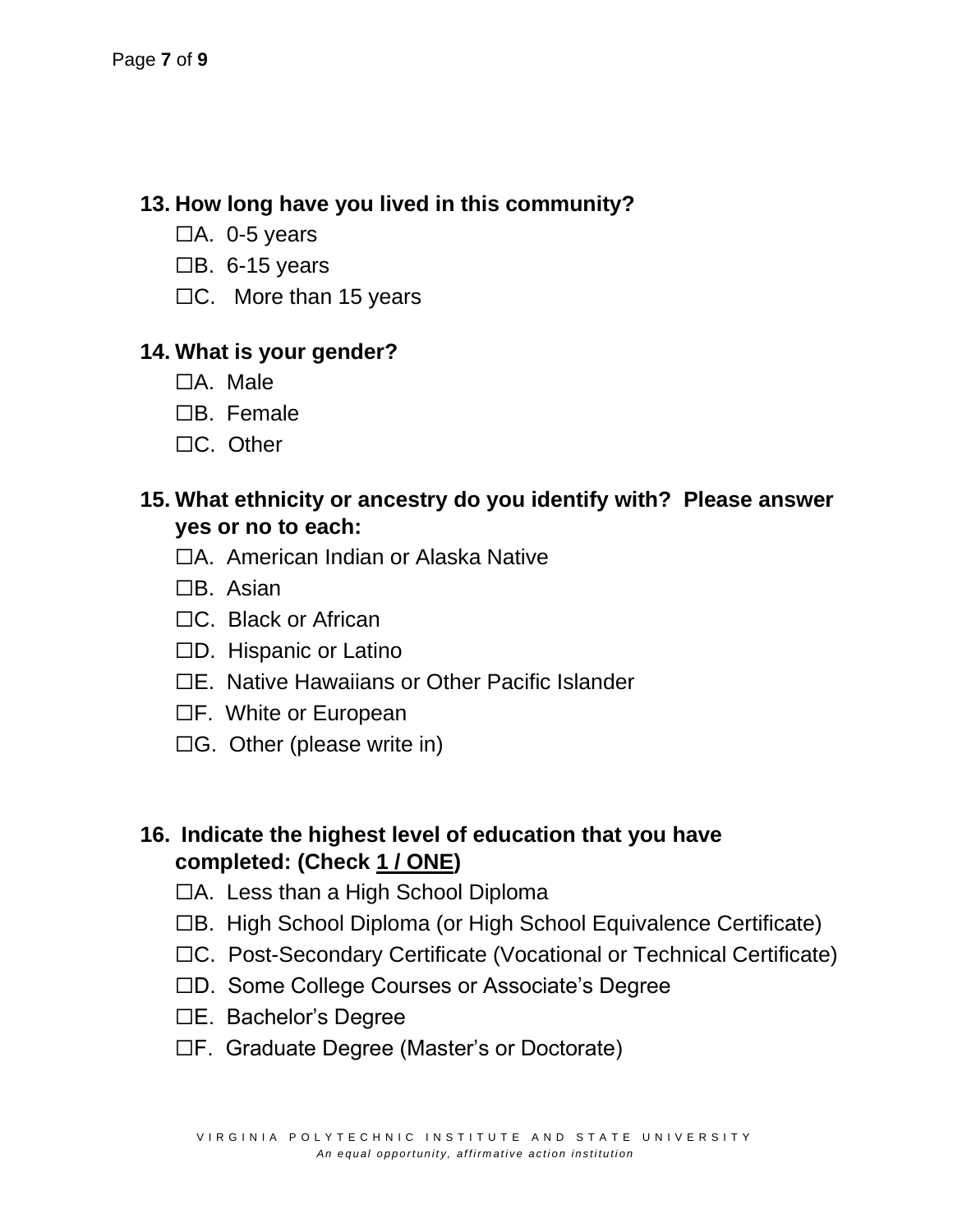- 17. **Indicate the income, before taxes, from all household members during the past 12 months: (Check 1 / ONE)**
	- ☐A. Less than \$20,000
	- ☐B. \$20,000 to \$49,999
	- ☐C. \$50,000 to \$74,000
	- ☐D. \$75,000 to more
- 18. **Did you participate in a study in the summer of 2017 by wearing a temperature monitor on your shoe? (Check 1 / ONE)**
	- ☐A. Yes
	- ☐B. No
- **19. In general, would you say that your health is: (Check 1 / ONE)**
	- ☐A. Excellent
	- ☐B. Good
	- ☐C. Fair
	- ☐D. Poor
- **20. Have you participated in focus groups or table discussions about environmental priorities with these organizers in the past 5 years? (Check 1 / ONE)**
	- ☐A. Yes
	- ☐B. No